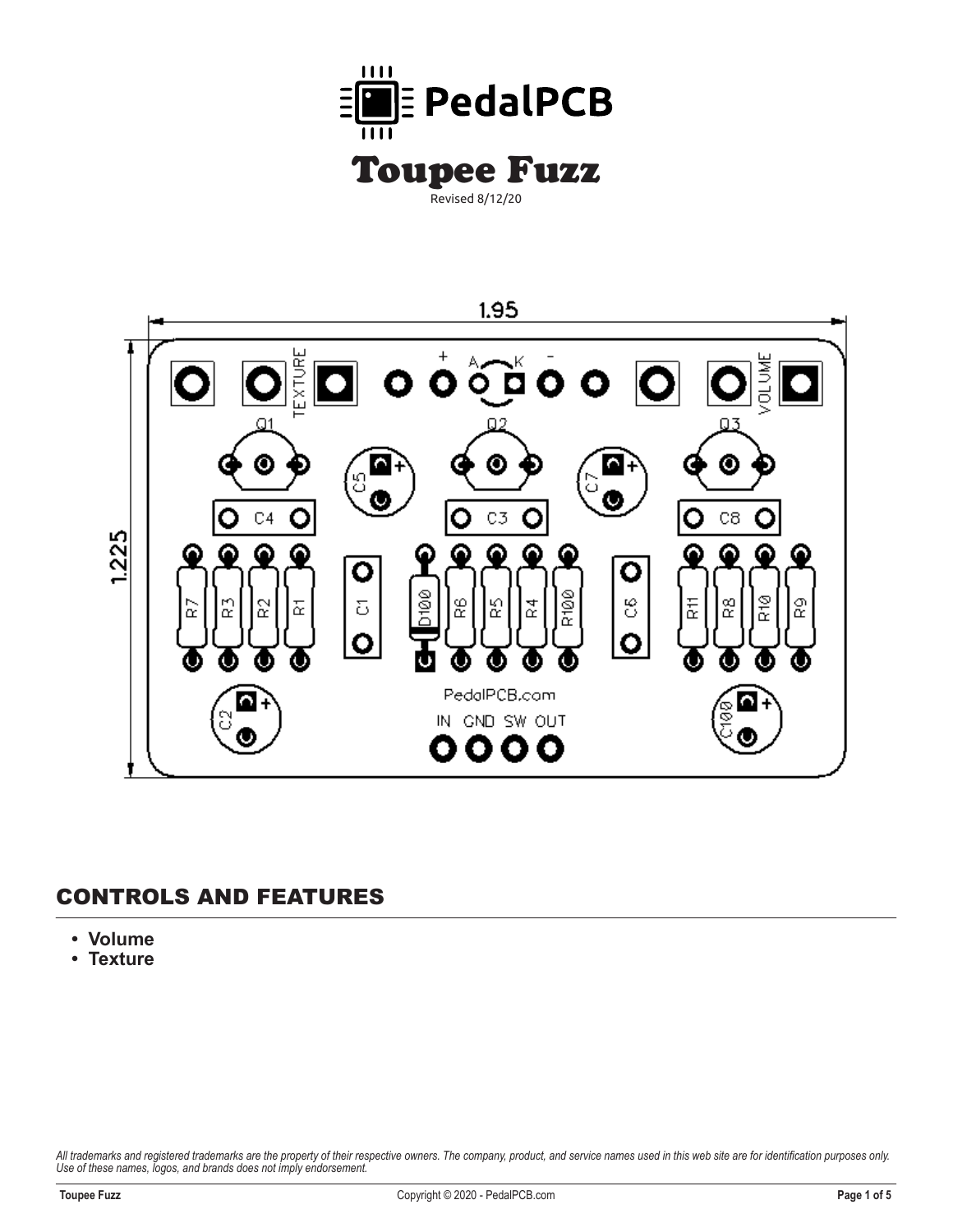

## **Toupee Fuzz**

Parts List (Page 1 of 1)

| <b>LOCATION</b>                        | <b>VALUE</b>     | <b>TYPE</b>                      | <b>NOTES</b> |
|----------------------------------------|------------------|----------------------------------|--------------|
| R1                                     | 470K             | Resistor, 1/4W                   |              |
| R2                                     | 470K             | Resistor, 1/4W                   |              |
| R3                                     | 1K               | Resistor, 1/4W                   |              |
| R4                                     | 470K             | Resistor, 1/4W                   |              |
| $\overline{\mathsf{R}5}$               | 470K             | Resistor, 1/4W                   |              |
| R6                                     | 1K               | Resistor, 1/4W                   |              |
| R7                                     | 22K              | Resistor, 1/4W                   |              |
| R8                                     | 47K              | Resistor, 1/4W                   |              |
| R9                                     | 47K              | Resistor, 1/4W                   |              |
| R10                                    | 470K             | Resistor, 1/4W                   |              |
| R11                                    | <b>4K7</b>       | Resistor, 1/4W                   |              |
| R <sub>100</sub>                       | 4K7              | Resistor, 1/4W                   |              |
|                                        |                  |                                  |              |
| C1<br>C2<br>C3<br>C4<br>C5<br>C6<br>C7 | 47 <sub>n</sub>  | Film capacitor, 7.2 x 2.5mm      |              |
|                                        | 10u              | Electrolytic capacitor, 5mm      |              |
|                                        | 47 <sub>n</sub>  | Film capacitor, 7.2 x 2.5mm      |              |
|                                        | 2n2              | Film capacitor, 7.2 x 2.5mm      |              |
|                                        | 47u              | Electrolytic capacitor, 5mm      |              |
|                                        | 4n7              | Film capacitor, 7.2 x 2.5mm      |              |
|                                        | 47u              | Electrolytic capacitor, 5mm      |              |
| $\overline{\text{C8}}$                 | 100 <sub>n</sub> | Film capacitor, 7.2 x 2.5mm      |              |
| $\overline{\text{C}100}$               | 47u              | Electrolytic capacitor, 5mm      |              |
|                                        |                  |                                  |              |
| D <sub>100</sub>                       | 1N5817           | Schottky diode, DO-41            |              |
|                                        |                  |                                  |              |
| Q1                                     | 2N2222A          | <b>BJT transistor, NPN TO-18</b> |              |
| $\overline{Q2}$                        | 2N2222A          | <b>BJT transistor, NPN TO-18</b> |              |
| $\overline{Q3}$                        | 2N2222A          | <b>BJT transistor, NPN TO-18</b> |              |
|                                        |                  |                                  |              |
| <b>TEXTURE</b>                         | <b>B500K</b>     | 16mm right-angle PCB mount pot   |              |
| <b>VOLUME</b>                          | <b>B500K</b>     | 16mm right-angle PCB mount pot   |              |
|                                        |                  |                                  |              |
|                                        |                  |                                  |              |
|                                        |                  |                                  |              |
|                                        |                  |                                  |              |
|                                        |                  |                                  |              |
|                                        |                  |                                  |              |
|                                        |                  |                                  |              |
|                                        |                  |                                  |              |
|                                        |                  |                                  |              |
|                                        |                  |                                  |              |
|                                        |                  |                                  |              |
|                                        |                  |                                  |              |
|                                        |                  |                                  |              |
|                                        |                  |                                  |              |
|                                        |                  |                                  |              |
|                                        |                  |                                  |              |
|                                        |                  |                                  |              |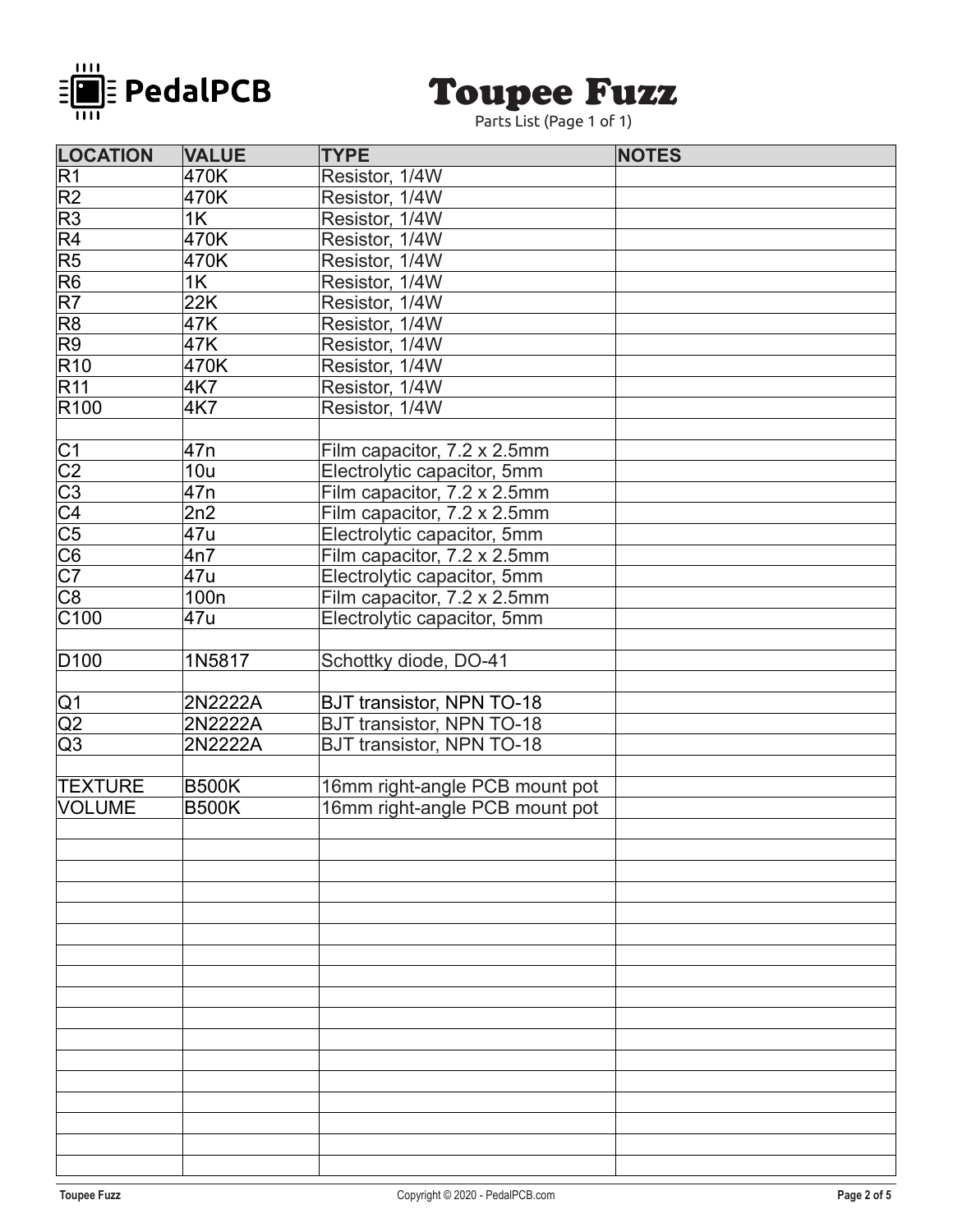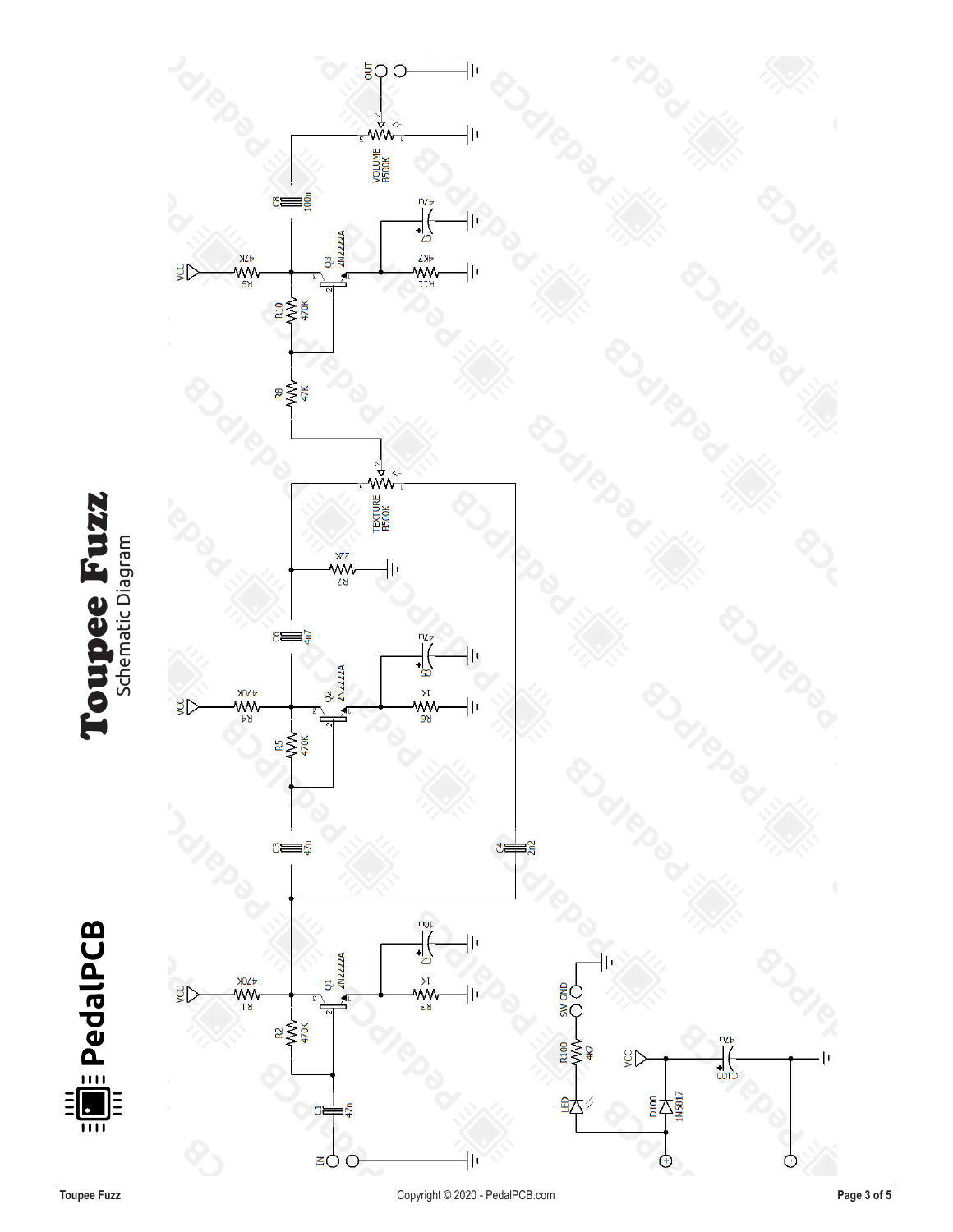



50 <u>o o degl</u>  $\boxed{\circ}$  $\overline{\blacksquare}$  $\boxed{0}$  $\bullet$ -Ò  $\overline{\mathbb{Q}}$   $\overline{\mathbb{Q}}$  $\odot$  $\mathbf{O}$   $\mathbf{O}$  $\bullet$ Ō  $\circ$  $\bullet$  $\blacksquare$  $\bullet$  $\boxed{\circ}$  $50.3$ O IN GND SW  $\overline{\phantom{a}}$  out